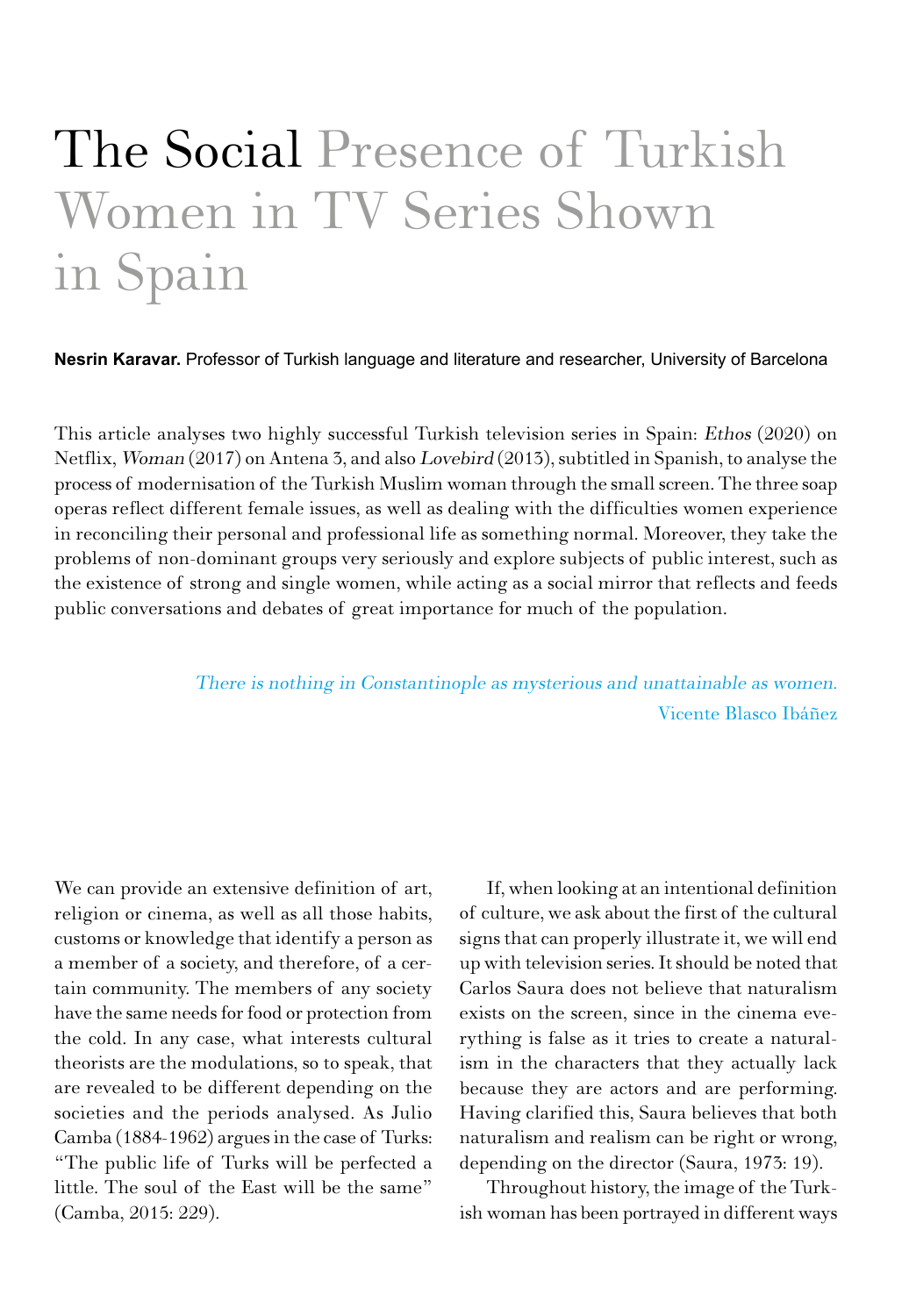and varying contexts, not least on television. Turkish women have a notable presence in current television series and, particularly, in terms of main characters, they have played an active role in the construction of gender stereotypes that, in some way, shape and influence our perception of reality. Thus, this construction gives back to society a transformed look that both exists and does not exist.

The history of Turkish modernisation can be identified with the struggle between two currents: the Westernist and the traditionalist, which over time have evolved in terms of notions of identity and equality. From the 19th century, Ottoman society underwent a series of changes. The issue of women was at the very heart of the debate: in a Muslim country, the role of women in society defines the very challenges of Westernisation, as we see when we look at the life of the poet Adile Sultan (1826-1899), the novelist Fatma Aliye (1862- 1936), the traveller Zeynep Hanım (d. 1923) and other women of their time.

In 1893, Clotilde Cerdá (Esmeralda Cervantes, 1861-1926), the harp teacher in the harem of the Yıldız palace in Istanbul between 1890 and 1893, expressed her opinion about the change in Muslim women at that time: "Today many, most Muslim ladies speak French, English or German. This very instruction they receive makes them forget their religious education and national customs, wanting to live in the European fashion; you cannot get a real idea of the principles of Muslim life from these women because they do not know it themselves" (Cervantes, 1893: 2).

# **Female Gender Stereotype and Turkish Social Change**

As the researcher Elena Galán (in Gallo, 2009) notes, women are becoming the leads in many drama series as a consequence of their greater

acquisitive power and social changes. This not only concerns the presence of women as major characters but also the type of stories told in these series, framed in the context of the struggle for social freedoms. The question is whether the proposed model is capable of echoing the changes that society is progressively experiencing until achieving the female leader. The female characters of the three Turkish series chosen for this article closely resemble the Turkish reality. From an aesthetic point of view, they have a fairly standardised beauty. They are attractive women but they do not try to create a feeling of inferiority in female viewers and you often have to wait twenty episodes for the first kiss, as happened in Spanish films of the sixties.

The series are very powerful products because they help to construct the "social imaginary" according to the European image of the female characters forged in the Kemalist ideals of civilisation

According to the Istanbul correspondent of the newspaper La Vanguardia, Jordi Joan Baños, Turkey combines hard power and soft power like few others to sell its soap operas (Baños, 2020). The series are very powerful products because they help to construct the "social imaginary" according to the European image of the female characters forged in the Kemalist ideals of civilisation, which reach the egalitarian ideal. Thus, progressive men determine the participation of women in public life, and through their participation in social life the women of the Republic, under the protection of a man and above all of Atatürk (1881-1938), the father of all Turks, take on the civilising mission of civilisation presented to them (Göle, 1991: 89).

Turkish women with a hijab are less visible in Turkish soaps and are normally relegated to secondary roles; in fact, when they appear,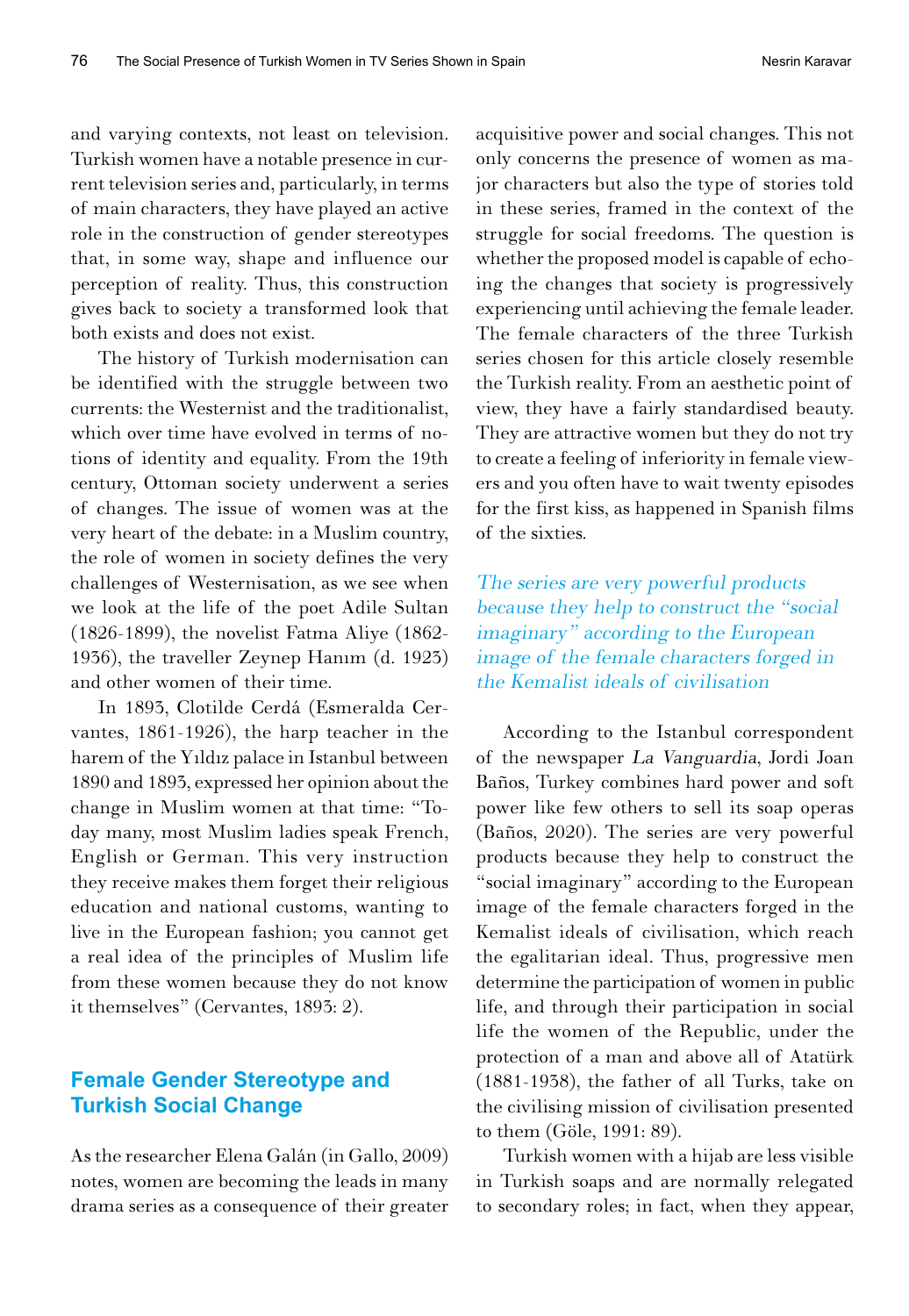

*Mujer*, a Turkish TV series shown in Spain.

they are not even portrayed correctly, as they are shown with quite uncommon clothing or headscarves. Even their hair can be made out behind them, which is quite unusual among conservative women (Otero Soliño, 2016). The hijab, as a symbol of Islamisation for Turkish directors of soaps, expresses rejection of Western civilisation.

This issue, explored in the last series in 2020 from Netflix, Ethos, was very controversial in Turkey among secular people and conservatives. The main character, Meryem, is a young single woman wearing a hijab who works as a cleaner, while other women without a hijab from higher economic classes have better education and jobs. As Margaret Mead comments: "Culture has its own set of rules, by which the power and complementary balance between the sexes is maintained. But these rules differ, and are sometimes even contradictory, as between different national groups or economic classes" (Mead, 1950: 283).

## **Accounts of Turkish Women by Spanish Travellers**

The social presence of Turkish women in the works of Spanish travellers, as well as those of other Orientalists, was a mystery and gave rise to a fascination with the exoticism of the East. These emotions are still present in the

collective imaginary, as shown in the following sentence from an article about the protagonist of the series Woman (Kadin): "A drama that perfectly reflects the situation in which thousands of women in Turkey live every day" (Llorente, 2020).

In Viaje de Turquía, a literary work written between 1557 and 1558, Pedro Urdemalas writes about how European Western culture has been reworked by the imaginary female discourse about the East:

"Mata: Are Turkish women very dark?

"Pedro: Not even the Greeks or Jews, rather all are very white and very beautiful.

"Juan: Even being so far from the Orient they are white? I thought they would be like Indians."

In his written chronicles from Istanbul in 1908, Julio Camba, another 19th century traveller, describes Turkish women thus: "Turkish women are, truly, impossible to win over, and I do not say this as someone who has not won the heart of any: after all, this would not be feasible in six days, because this would only be enough for the real Don Juan […]. I hope that the Constitution will resolve this matter a little. The Constitution must be good for women" (Camba, 2017: 134).

In his book Orientalism, Edward Said shows how the West has shaped the identity of the East: "European culture gained in strength and identity by setting itself off against the Orient as a sort of surrogate and even underground self" (Said, 2003: 3).

In particular, the Turkish woman's relationship with her body and man is surprising and uncomfortable, as Julio Camba shows: "The Turkish woman has always been for the Turkish man. No European has ever lifted the veil that covers the face of a Turkish woman to look into her eyes with an expression of love" (Camba, 2017: 132). Vicente Blasco Ibáñez confirms Julio Camba's words in this way: "Living here, the European man has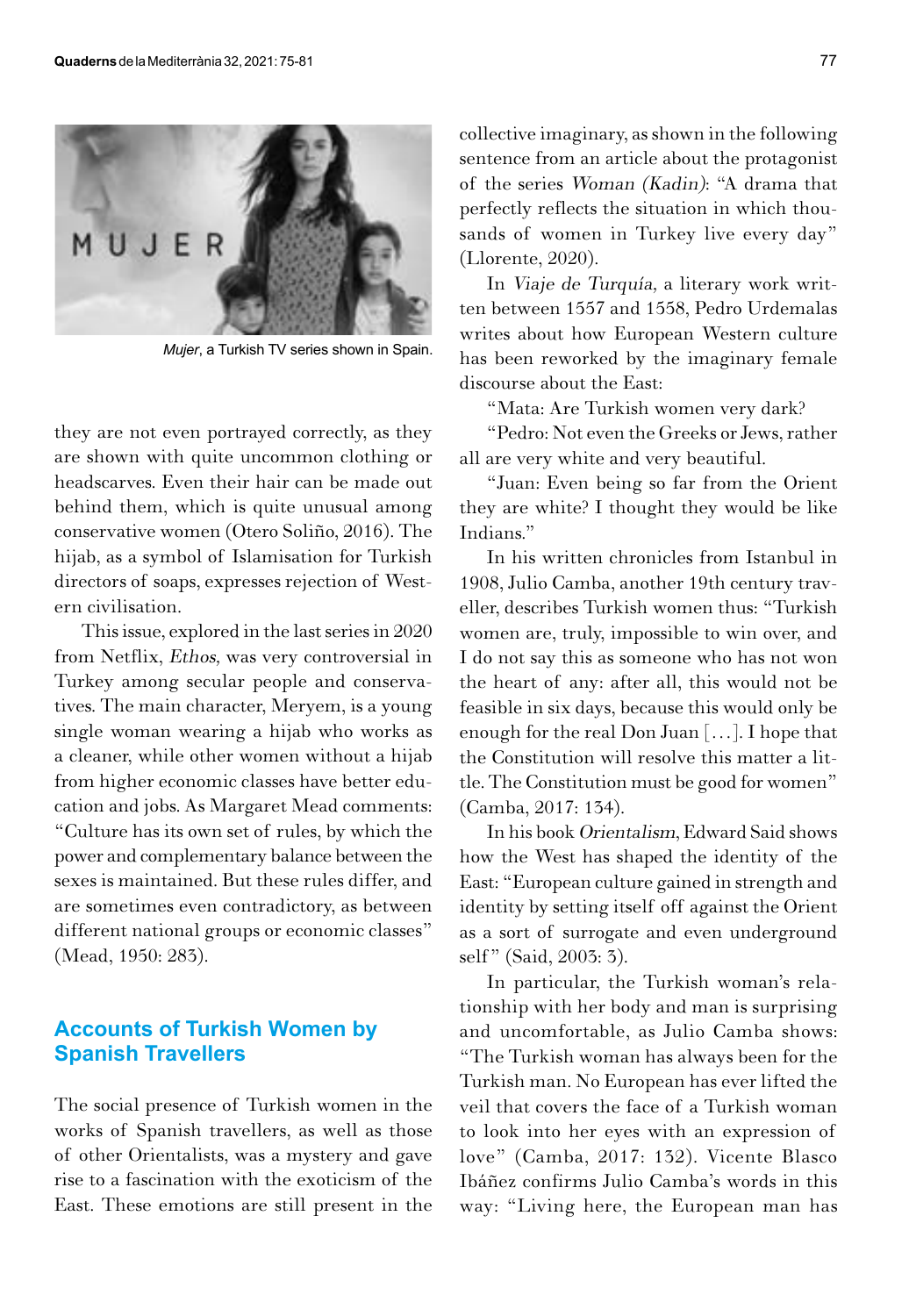become convinced by the blatant lies of the novelists and poets when describing romantic engagements between Turks and Christians" (Ibáñez, 2016: 199).

One of the main novelties of this phenomenon is that, on this occasion, it is not foreigners who create the image of the Turkish woman but Turks themselves who do so through the series

For this article we have chosen two Turkish television series that are very popular in Spain: Ethos (2020), on Netflix, and Woman (2017), on Antena 3. We will also mention the series Lovebird (2013), subtitled in Spanish, to analyse and find a common framework of stereotypes in the process of modernisation of the Muslim Turkish woman through these series. One of the main novelties of this phenomenon is that, on this occasion, it is not foreigners who create the image of the Turkish woman but Turks themselves who do so through the series.

## *Lovebird (Çalıkuşu)* **(2013)**

Lovebird (Çalıkuşu) is a series set in the 1920s and adapted from the novel by the Turkish writer Reşat Nuri Güntekin, published in 1922, still in the period of the Ottoman Empire. The protagonist, Feride, represents the first image of modern women in novels written by men. Feride is receiving a Western education at a French secondary school in Istanbul. The first episode in the series is set in a school garden, with her French teacher speaking in Turkish and French and accompanying the girls, dressed in Western uniforms. Through the screen, details of the modernisation process are seen not only through the character of Feride but also in the decoration of the house, new eating habits, table manners, furniture, male and female clothing and the characters' gestures.

The character of Feride is a prototype of the new Republican woman: she speaks French, is independent, works to earn her own money, is idealistic, and travels alone to Anatolia to teach and share her education. Feride is not simply a fictional character. At that time, the novelists Halide Edip Adıvar (1884-1964) or Suat Derviş (1905-1972), to cite two examples, led an idealistic life very similar to Feride's. The character fights against the macho customs of the Anatolian people, although she wears a hijab to protect herself from male attention. Clotilde Cerdá, in her speech at the Chicago Congress of 1893 entitled "Education and Literature of the Women of Turkey", explains the influence of these reforms on the lives of women, as we can see on screen through Feride: "I can confidently say that the level of education and development [of these women] is in no way inferior to the education of our most intelligent ladies. Various European authors have constructed a misconception of female education in the East based on completely false interpretations of the Koran, which, according to them, condemns women to ignorance" (Cervantes, 1893: 3). With the advent of the Turkish Republic in 1923, women like Feride became present in the urban space and participated in social life, while customs of foreign origin prevailed.

#### *Woman* **(2017)**

Before the screen, the new image of the independent Turkish woman was brilliantly manifested for the first time in the novels and life of the writer Fatma Aliye (1862-1936). An example is her novel Udi [The Lute Player], translated into French by Gustave Seon in 1899. In Udi, a young widowed woman gives private lute lessons to earn money to buy her own home. Fatma Aliye's characters are always independent women who feel united with the people, have a strong personality, and fight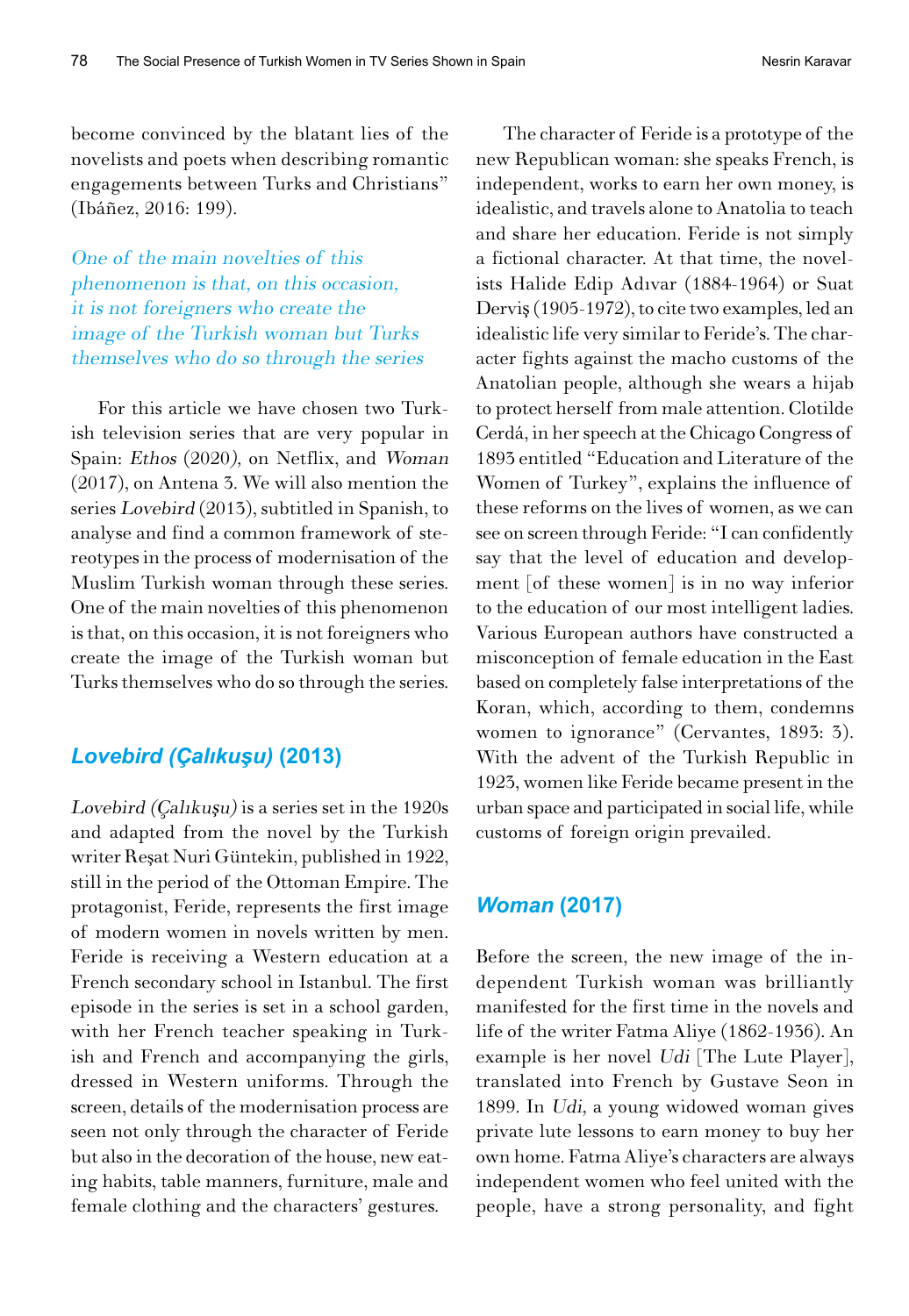against the archetypes of the "woman in need of protection" and the "sensitive woman". Her book about the first women of the Islam era, Namdaran-ı Zenan-ı İslamiyan, is one of the first mentioned by studies about the history of Turkish feminism (Karavar, 2020: 122).

Undoubtedly, the female characters of television series are adapted to very appropriate roles to determine the gender values of society. The success of the Turkish soap opera Woman, an adaptation of a Japanese drama of the same name written by Yuji Sakamoto, is defined by its embracing of transformation and its open attitude to social changes because it takes into account other distant cultures and realities and adapts to them. It also connects with the global tastes of an audience that is more open and multicultural than ever, and hungry for passionate stories. Despite this transformation, women are still frequently portrayed in relation to the world of emotions or motherhood, while protection is the responsibility of their husband – her protector –, as shown by the Turkish academic Yeşim Arat in relation to the women who become part of social life (Arat, 1989).

# Women are still frequently portrayed in relation to the world of emotions or motherhood, while protection is the responsibility of their husband

The main character of Woman is Bahar, a young widow with two children living in Istanbul. At first she seems very Western to us, but after losing her husband – that is, her protector – she begins to live with her two children according to the values imposed by society: she forgets to smile, forgets to be happy. From the loss of her protector begins a life full of struggles against a despotic God, mixing Western equality with Turkish tradition. Resigned to her fate, she is strong but passive, sweet and obedient.

According to the academic Rodrigo Mesonero, the series Woman, the second Turkish soap opera seen in Spain, is revolutionising national audience levels, as it easily attains over 17% of viewers with every broadcast. According to Mesonero, the keys to this success can be attributed to the technical and narrative quality of the series (Mesonero, 2020).

Furthermore, in the soap operas Lovebird and Woman we can see the process of change in ideas of beauty by comparing the characters of Feride and Bahar. For centuries, to Turks, beauty has suggested whiteness and long dark hair, but this conception has been gradually displaced by European beauty. Thus, the active woman, who works alongside men, has narrower taller hips and reflects the new European aesthetics, far removed from the women of Orientalist painting.

#### *Ethos (Bir Başkadır)* **(2020)**

In Turkish TV series, the independent and combative model of the modern Turkish woman cannot be applied to the definition of modernity. The history of Turkish thought reflects the permanent debate between progressives and conservatives, between two different projects of society, as we can see in the series Ethos (Bir Başkadır) (2020). As Nilüfer Göle argues, the concept of civilisation (comparable to Western, and specifically French, civilisation) has impregnated the intellectual and social life of Muslim countries and has altered the customs to the point that being civilised equates with being Western. In other words, the appearance of the Turkish woman in the public space and the mixing of the sexes in that space form the touchstone of this voluntary Westernisation (Göle, 1991: 11).

In this respect, English traveller Lucy Garnett (1849-1934) said of Ottoman children: "Now, current Ottoman culture has lost its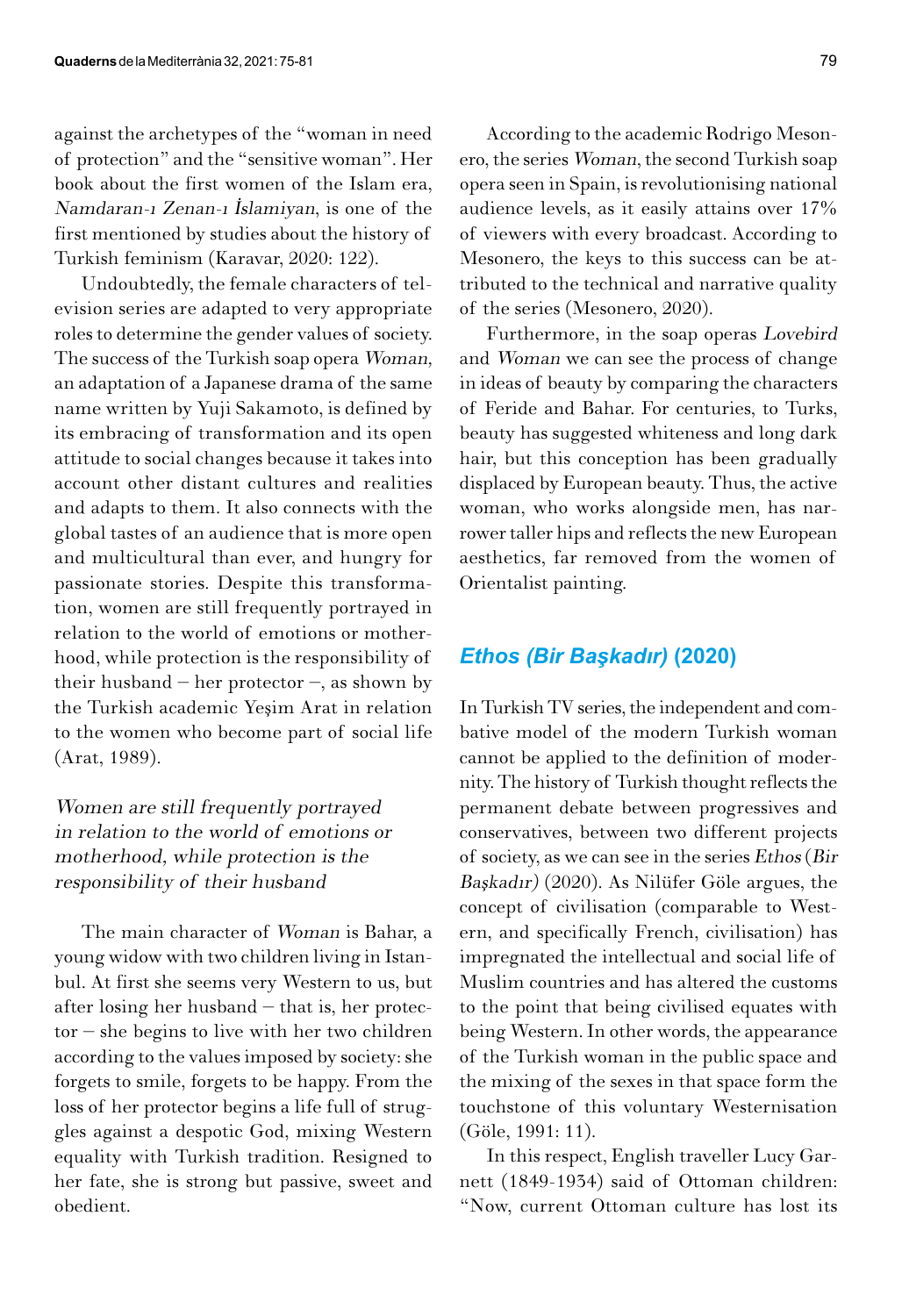own identity and is only imitating the West. The method of education has changed. At least children's schools have a more European teaching" (Garnett, 2019: 521).

Ethos provides a magnificent portrait of progressive and conservative women. Through the figure of the lead character, Meryem, the adoption of the hijab represents a simple return to the past, to traditions. Behind the hijab is an unassuming Muslim woman, passive and uneducated, yet combative when it comes to earning her own money. Thus, the series does not break with the image of the traditional Muslim woman, but has been considered an offence and a perversion by conservatives, which may seem like a political protest movement. It seems that certain limits cannot be crossed to avoid upsetting the Turkish audience and advertisers, such as the fact that the daughter of the imam of the neighbourhood mosque, Hayrünnisa, is a secret lesbian. Turkish soap operas increasingly show the human body but the Muslim body follows the rhythm of a discipline imposed by morality and faith and turns this difference with Western civilisation into a political issue.

This series tries to highlight the social and cultural meaning of the women's movement, which not only concerns politics but also gives it a different meaning. It is not made from a feminist, progressive or Islamic point of view. Quite the contrary, it is the product of a look rather than an affirmation of convictions, which fills a void in political and religious issues.

## **Conclusions**

Among the protagonists of the three series, an evolution is perceived in the female characters that materialises in two aspects: the visibility of female issues, and normalisation when facing the difficulties of reconciling personal and professional life. The female characters

are stronger, more independent and determined, but they are still the main caregivers and responsible for the home and bringing up children. Professionally, they must show that they can be successful despite their family responsibilities. They continue to appear as eminently sensitive, and have often been abandoned or betrayed. When they have more open relationships, they have to justify themselves and fight against the opinions of others.

The three male directors of the soap operas endeavour to use their camera to show the truth contained in the following words of the Turkish sociologist Nilüfer Göle: "The history of Turkey can be seen as a wilful effort to launch a cultural bridge to the western shore and the status of women in Turkey has been shaped by Westernisation. For this modernist project, women occupy a central place" (Göle, 1991: 8).

The Muslim body follows the rhythm of a discipline imposed by morality and faith and turns this difference with Western civilisation into a political issue

In the end, the directors of the new Turkish Constitution answered Julio Camba's question to his Madrid readers from Istanbul: "Will the new Constitution rip the veil from Turkish women? If so, what new emotion of beauty would the world experience?" (Camba, 2015: 135).

The three soaps analysed take the problems of socially non-dominant groups very seriously. In addition, they represent issues of public interest such as the existence of strong single women, while acting as a social mirror that reflects and feeds conversations and public debates of great importance for much of the population, such as gender and social inequality in Turkey. Finally, they clearly serve as a mechanism to "normalise" a country with a language and culture different from those of Arab countries.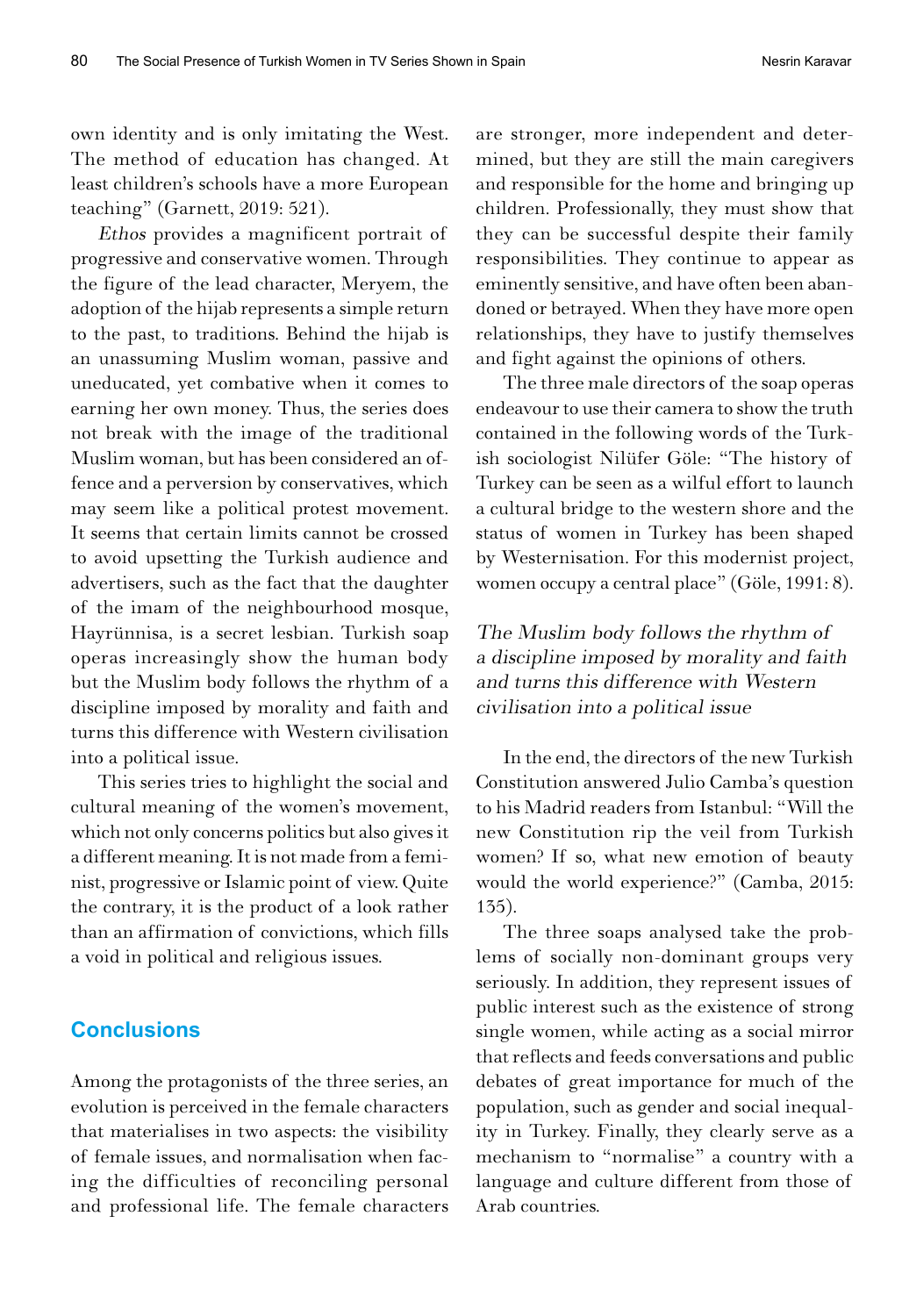# **Bibliography**

- Anonymous, Viaje de Turquía. La odisea de Pedro de Urdemalas, [http://www.cervantesvirtual.com/](http://www.cervantesvirtual.com/obra-visor/viaje-de-turquia-la-odisea-de-pedro-de-urdemalas--0/html/fedb888c-82b1-11df-acc7-002185ce6064_1.htm#I_1_) [obra-visor/viaje-de-turquia-la-odisea-de-pedro](http://www.cervantesvirtual.com/obra-visor/viaje-de-turquia-la-odisea-de-pedro-de-urdemalas--0/html/fedb888c-82b1-11df-acc7-002185ce6064_1.htm#I_1_)[de-urdemalas--0/html/fedb888c-82b1-11df-acc7-](http://www.cervantesvirtual.com/obra-visor/viaje-de-turquia-la-odisea-de-pedro-de-urdemalas--0/html/fedb888c-82b1-11df-acc7-002185ce6064_1.htm#I_1_) [002185ce6064\\_1.htm#I\\_1\\_](http://www.cervantesvirtual.com/obra-visor/viaje-de-turquia-la-odisea-de-pedro-de-urdemalas--0/html/fedb888c-82b1-11df-acc7-002185ce6064_1.htm#I_1_), 1557 [last accesseded: 9 December 2020].
- ARAT, Y., The Patriarchal Paradox (Women Politicians in Turkey), London/Toronto, Fairleigh Dickinson University, 1989.
- Baños, J. J., La Vanguardia, 29 December 2020, [https://www.lavanguardia.com/televi](https://www.lavanguardia.com/television/20200809/482739613619/las-telenovelas-turcas-el-fenomeno-mundial-que-nadie-vio-venir.html)[sion/20200809/482739613619/las-telenovelas](https://www.lavanguardia.com/television/20200809/482739613619/las-telenovelas-turcas-el-fenomeno-mundial-que-nadie-vio-venir.html)[turcas-el-fenomeno-mundial-que-nadie-vio-venir.](https://www.lavanguardia.com/television/20200809/482739613619/las-telenovelas-turcas-el-fenomeno-mundial-que-nadie-vio-venir.html) [html](https://www.lavanguardia.com/television/20200809/482739613619/las-telenovelas-turcas-el-fenomeno-mundial-que-nadie-vio-venir.html) [last accesseded: 11 January 2021].
- Blasco Ibáñez, V., Oriente, Córdoba, Almuzara, 2016.
- Camba, J., Constantinopla, Seville, Renacimiento, 2015.
- Cascajosa, C., "Tiempos difíciles, mujeres protagonistas: la obra televisiva de Virginia Yagüe", Investigaciones Feministas, 8(2), 2017, pp. 385- 400,<https://dx.doi.org/10.5209/INFE.55073>[last accesseded: 11 November 2020].
- CERVANTES, E., Education and Literature of the Women of Turkey, [https://archive.org/details/](https://archive.org/details/addressoneducati00cerv/mode/2up) [addressoneducati00cerv/mode/2up](https://archive.org/details/addressoneducati00cerv/mode/2up), 1893 [last accesseded: 2 January 2021].
- Gallo, I., "La mujer roza la igualdad (pero en la ficción)", El País, 26 February 2009, [https://elpais.com/diario/2009/02/26/radi](https://elpais.com/diario/2009/02/26/radiotv/1235602802_850215.html)[otv/1235602802\\_850215.html](https://elpais.com/diario/2009/02/26/radiotv/1235602802_850215.html) [last accesseded: 11 January 2021].
- Göle, N., Musulmanas y modernas. Velo y civilización en Turquía, Madrid, Talasa, 1991.
- Karavar, N., "La poesía de corte místico de la princesa turco-otomana Adile Sultan (1826-1899)", Anuari de Filologia. Llengües i Literatures Modernes, no. 10, 2020, pp. 117-136.
- LLORENTE, N., "Mujer, la serie turca que ya han visto cien millones de espectadores en el mundo, arrasa también en Antena 3", El Plural, [https://www.](https://www.elplural.com/playtime/series/mujer-serie-turca-visto-cien-millones-espectadores-mundo-arrasa-antena-3_246254102) [elplural.com/playtime/series/mujer-serie-turca](https://www.elplural.com/playtime/series/mujer-serie-turca-visto-cien-millones-espectadores-mundo-arrasa-antena-3_246254102)[visto-cien-millones-espectadores-mundo-arrasa](https://www.elplural.com/playtime/series/mujer-serie-turca-visto-cien-millones-espectadores-mundo-arrasa-antena-3_246254102)[antena-3\\_246254102](https://www.elplural.com/playtime/series/mujer-serie-turca-visto-cien-millones-espectadores-mundo-arrasa-antena-3_246254102) [last accesseded: 15 January 2021].
- Mead, M., Sex and Temperament in Three Primitive Societies, New York, New American Library, 1950.
- Mesonero, R., "Mujer, éxito y serendipia: las claves del fenómeno revelación turco en Antena 3", El Confidencial, 13 October 2020, [https://www.elcon](https://www.elconfidencial.com/television/series-tv/2020-10-13/mujer-serie-turca-exito-antena3-analisis-profesor-universidad_2771796/)[fidencial.com/television/series-tv/2020-10-13/](https://www.elconfidencial.com/television/series-tv/2020-10-13/mujer-serie-turca-exito-antena3-analisis-profesor-universidad_2771796/) [mujer-serie-turca-exito-antena3-analisis-profesor](https://www.elconfidencial.com/television/series-tv/2020-10-13/mujer-serie-turca-exito-antena3-analisis-profesor-universidad_2771796/)[universidad\\_2771796/](https://www.elconfidencial.com/television/series-tv/2020-10-13/mujer-serie-turca-exito-antena3-analisis-profesor-universidad_2771796/) [last accesseded: 15 January 2021].
- Otero Soliño, M. Á., "Reflejo de la mujer y la sociedad turca en las telenovelas de éxito", Planeta Estambul, 2016, [https://planetaestambul.](https://planetaestambul.com/2016/02/15/mujer-telenovelas-turcas/) [com/2016/02/15/mujer-telenovelas-turcas/](https://planetaestambul.com/2016/02/15/mujer-telenovelas-turcas/) [last accesseded: 15 January 2021].
- RODIL, C., "Nos conocimos en Estambul: una serie imperdible", El País, 13 December 2020, [https://](https://elpaisdigital.com.ar/contenido/nos-conocimos-en-estambul-una-serie-imperdible/29431) [elpaisdigital.com.ar/contenido/nos-conocimos](https://elpaisdigital.com.ar/contenido/nos-conocimos-en-estambul-una-serie-imperdible/29431)[en-estambul-una-serie-imperdible/29431](https://elpaisdigital.com.ar/contenido/nos-conocimos-en-estambul-una-serie-imperdible/29431) [last accesseded: 15 January 2021].
- SAID, E., Orientalism, London, Penguin, 2003.
- Saura, C., Cine contemporáneo, Barcelona, Salvat, 1973.